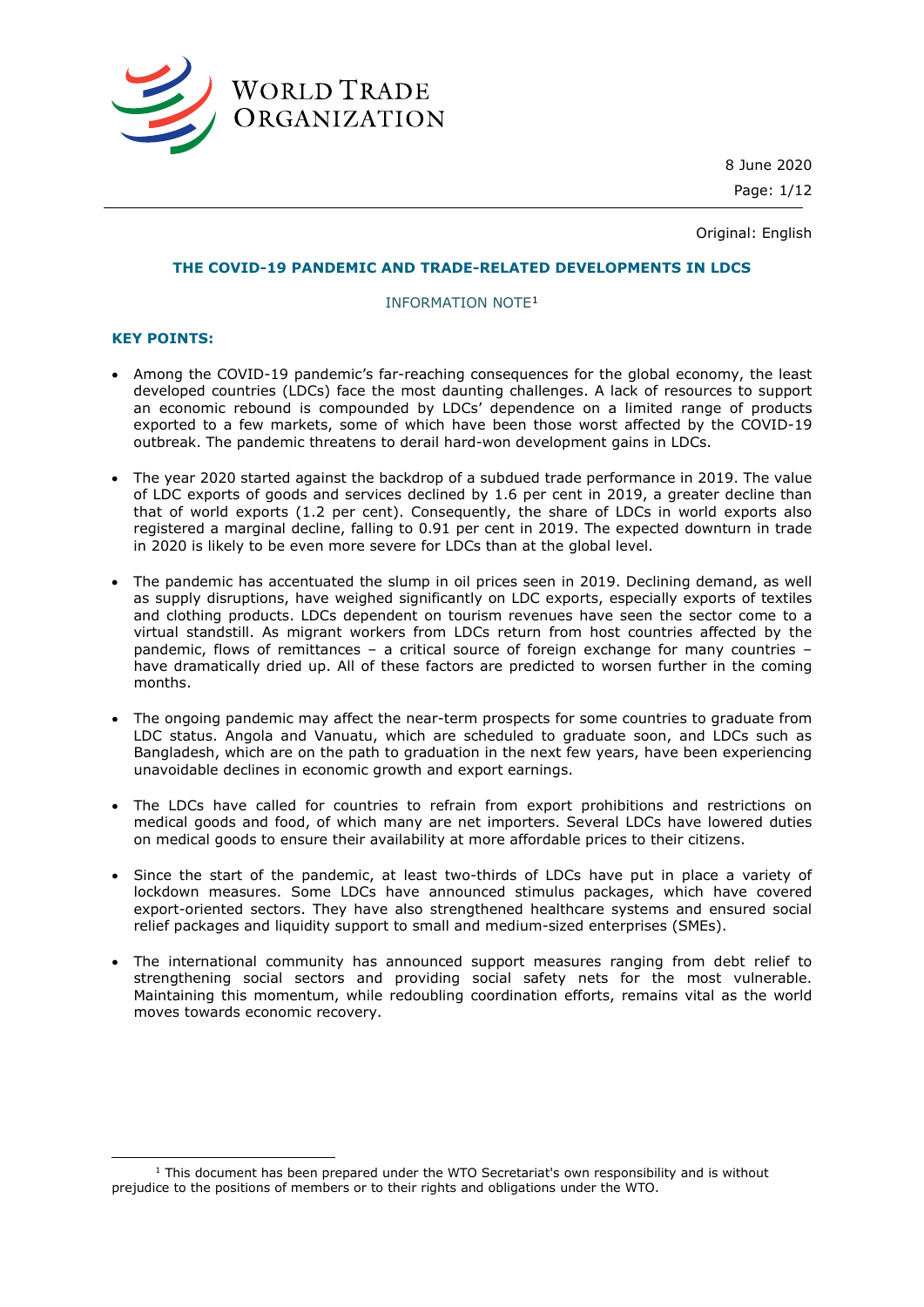## **1. INTRODUCTION**

This note aims to look at the likely impact of the COVID-19 pandemic on LDC trade. First, it briefly describes the trends in LDC trade over the past few years, especially in 2019, revealing the situation for the LDCs prior to the pandemic. It then looks into the latest trade situation for a selection of LDCs, based on publicly available information. It also discusses the extent to which the trade-related measures taken by governments in response to the pandemic could have an impact on LDC trade. Support measures taken at domestic as well as international levels to address the pandemic are also covered.

#### **2. THE LDC TRADE SCENARIO BEFORE THE COVID-19 PANDEMIC**

LDC goods and services exports declined by 1.6 per cent in 2019 compared to the previous year, while respective world exports declined by 1.2 per cent. In addition, the LDC share in global exports stood at 0.91 per cent in 2019, representing a marginal fall from 0.92 per cent in 2018. Their trade balance widened further, reaching a new high of US\$ 113 billion in 2019, up from US\$ 97 billion in 2018. The LDC share in world goods exports was estimated to be 0.99 per cent in 2019, while their share in world services exports amounted to 0.68 per cent (see Annex 1 for further information). In sum, the LDCs entered the pandemic period as marginal participants in world trade, and the drastic decline in global trade is likely to have a disproportionate impact on all LDC exporters.

Merchandise exports of LDCs are concentrated in a few markets, which makes them even more vulnerable to COVID-19-related decline in demand in these markets. The top destination markets for LDCs (see [Figure 1\)](#page-1-0) include those that are among the worst affected by the outbreak of COVID-19 (i.e. China, France, Germany, India, Italy, Spain, the United Kingdom and the United States).



#### <span id="page-1-0"></span>**Figure 1: Top 20 destination markets for LDCs' merchandise exports in 2019, US\$ billion and %**

Source: International Trade Centre (ITC) Trade Map.<br>Note: Aggregates are based on mirror and direct d Aggregates are based on mirror and direct data.

Annex 2 provides further insights into the concentration of merchandise exports by showing, for each LDC, the top five destination markets in 2018. At the level of individual LDCs, the market concentration is often even more pronounced. For instance, all of the top five markets for Bangladesh were countries that have been severely affected by COVID-19 (France, Germany, Spain, the United Kingdom and the United States). Other LDCs are also exposed to this vulnerability of relying on limited export destinations. For example, in 2018, Angola exported around 57 per cent of its merchandise to China, Benin around 41 per cent to India, Burkina Faso around 54 per cent to Switzerland, Haiti around 82 per cent to the United States and Rwanda around 65 per cent to the United Arab Emirates.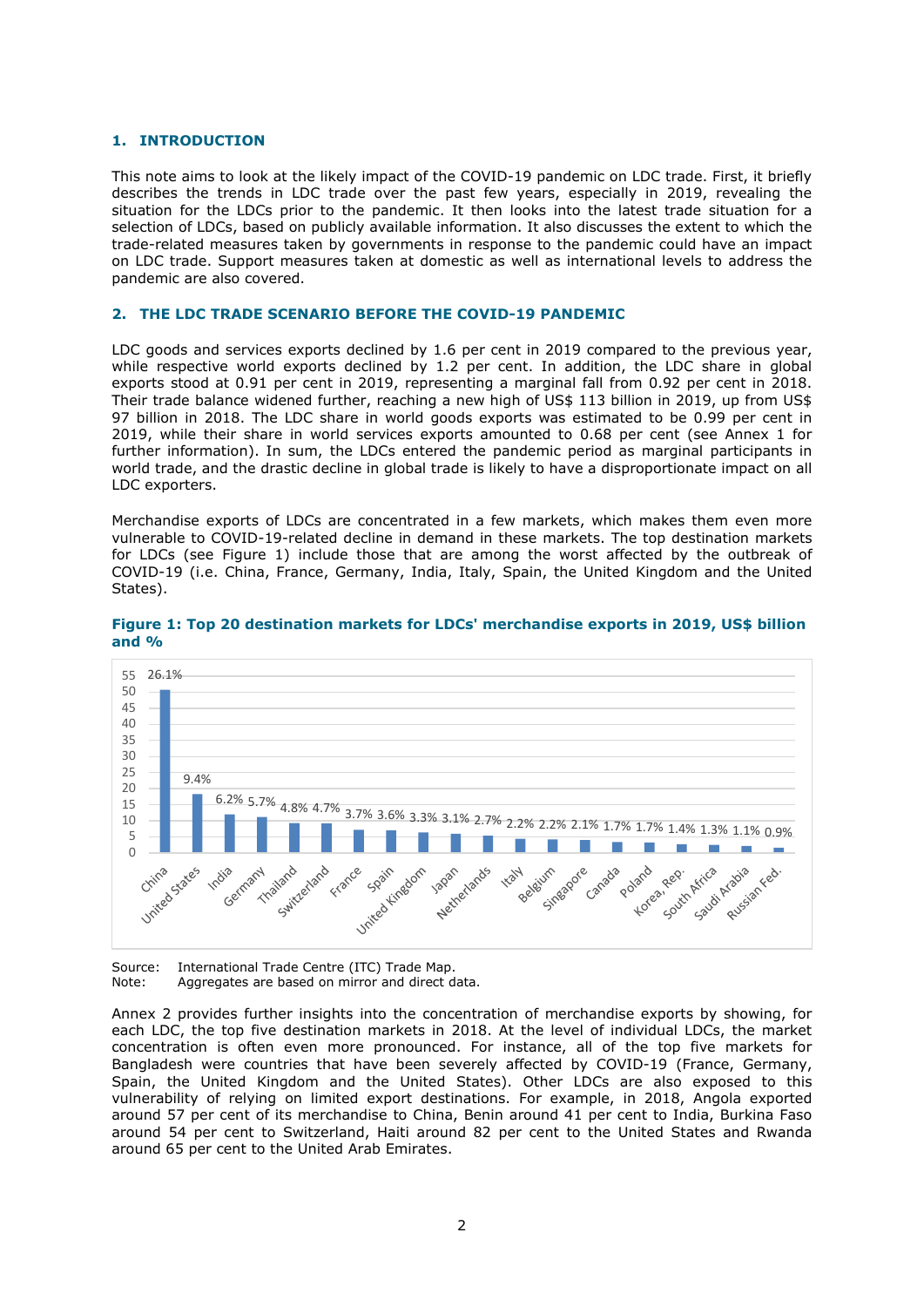Table 1 shows that the LDCs face a different market exposure for imports compared to their exports (as per Figure 1). On the import side, developing economies and economies in Asia play a more important role as suppliers for LDCs. However, there have been disruptions to supply chains in these economies, which in turn has impacted LDC imports from these countries. Table 1 also lists the top 20 supplying markets for LDCs in terms of medical supplies, some of which have been subject to temporary trade measures.

|                           | <b>Total merchandise</b> |               | <b>Medical supplies</b> |         |               |  |  |
|---------------------------|--------------------------|---------------|-------------------------|---------|---------------|--|--|
| <b>Exporter</b>           | Value                    | $\frac{1}{2}$ | <b>Exporter</b>         | Value   | $\frac{a}{c}$ |  |  |
| China                     | 77,594.3                 | 30.4%         | India                   | 1,852.0 | 23.9%         |  |  |
| India                     | 29,665.5                 | 11.6%         | China                   | 1,473.3 | 19.0%         |  |  |
| Thailand                  | 18,134.7                 | 7.1%          | France                  | 762.6   | 9.8%          |  |  |
| Singapore                 | 12,852.4                 | 5.0%          | Netherlands             | 616.8   | 8.0%          |  |  |
| <b>United States</b>      | 10,293.7                 | 4.0%          | Thailand                | 444.7   | 5.7%          |  |  |
| South Africa              | 9,361.3                  | 3.7%          | South Africa            | 298.0   | 3.8%          |  |  |
| Korea, Republic of        | 7,139.4                  | 2.8%          | Germany                 | 291.7   | 3.8%          |  |  |
| Japan                     | 6,990.3                  | 2.7%          | <b>United States</b>    | 204.8   | 2.6%          |  |  |
| France                    | 6,125.7                  | 2.4%          | Switzerland             | 188.5   | 2.4%          |  |  |
| Malaysia                  | 5,560.8                  | 2.2%          | Portugal                | 153.5   | 2.0%          |  |  |
| Belgium                   | 4,877.6                  | 1.9%          | Belgium                 | 144.6   | 1.9%          |  |  |
| Turkey                    | 4,869.8                  | 1.9%          | Hong Kong,<br>China     | 112.8   | 1.5%          |  |  |
| Netherlands               | 4,400.1                  | 1.7%          | Japan                   | 112.0   | 1.4%          |  |  |
| Germany                   | 4,194.0                  | 1.6%          | Singapore               | 106.7   | 1.4%          |  |  |
| Hong Kong, China          | 4,050.5                  | 1.6%          | Korea,<br>Republic of   | 106.2   | 1.4%          |  |  |
| <b>Russian Federation</b> | 3,943.4                  | 1.5%          | Malaysia                | 99.3    | 1.3%          |  |  |
| <b>Brazil</b>             | 3,362.8                  | 1.3%          | Turkey                  | 95.4    | 1.2%          |  |  |
| Italy                     | 2,900.8                  | 1.1%          | United<br>Kingdom       | 79.1    | 1.0%          |  |  |
| United Kingdom            | 2,862.3                  | 1.1%          | Italy                   | 75.4    | 1.0%          |  |  |
| Saudi Arabia              | 2,705.0                  | 1.1%          | Spain                   | 44.0    | 0.6%          |  |  |
| <b>Top 20</b>             | 221,884.5                | 86.9%         | <b>Top 20</b>           | 7,261.2 | 93.7%         |  |  |

# **Table 1: Top 20 supplying markets for LDCs in 2019, US\$ million and %**

Source: ITC Trade Map.<br>Note: Aggregates are

Aggregates are based on mirror and direct data.

The COVID-19 pandemic is also likely to hit severely those LDCs dependent on travel services. The travel sector accounted for close to half (48.3 per cent) of total LDC commercial services exports in 2019, compared to only 24 per cent for world services exports. Annex 3 shows the dependence of individual LDCs on travel exports by providing a breakdown of services exports by category for LDCs where data are available. For instance, travel exports account for a predominant share of services exports for several LDCs: Nepal (93 per cent), Tanzania (93 per cent), Haiti (91 per cent), Angola (87 per cent), Cambodia (82 per cent), Lao People's Democratic Republic (81 per cent), Vanuatu (81 per cent), Zambia (81 per cent) and Timor-Leste (80 per cent).

#### **3. LDCS AND REMITTANCES**

Remittances from workers living abroad have been a major source of foreign exchange earnings in LDCs, and have, in the past, financed a considerable portion of their imports, as most of the LDCs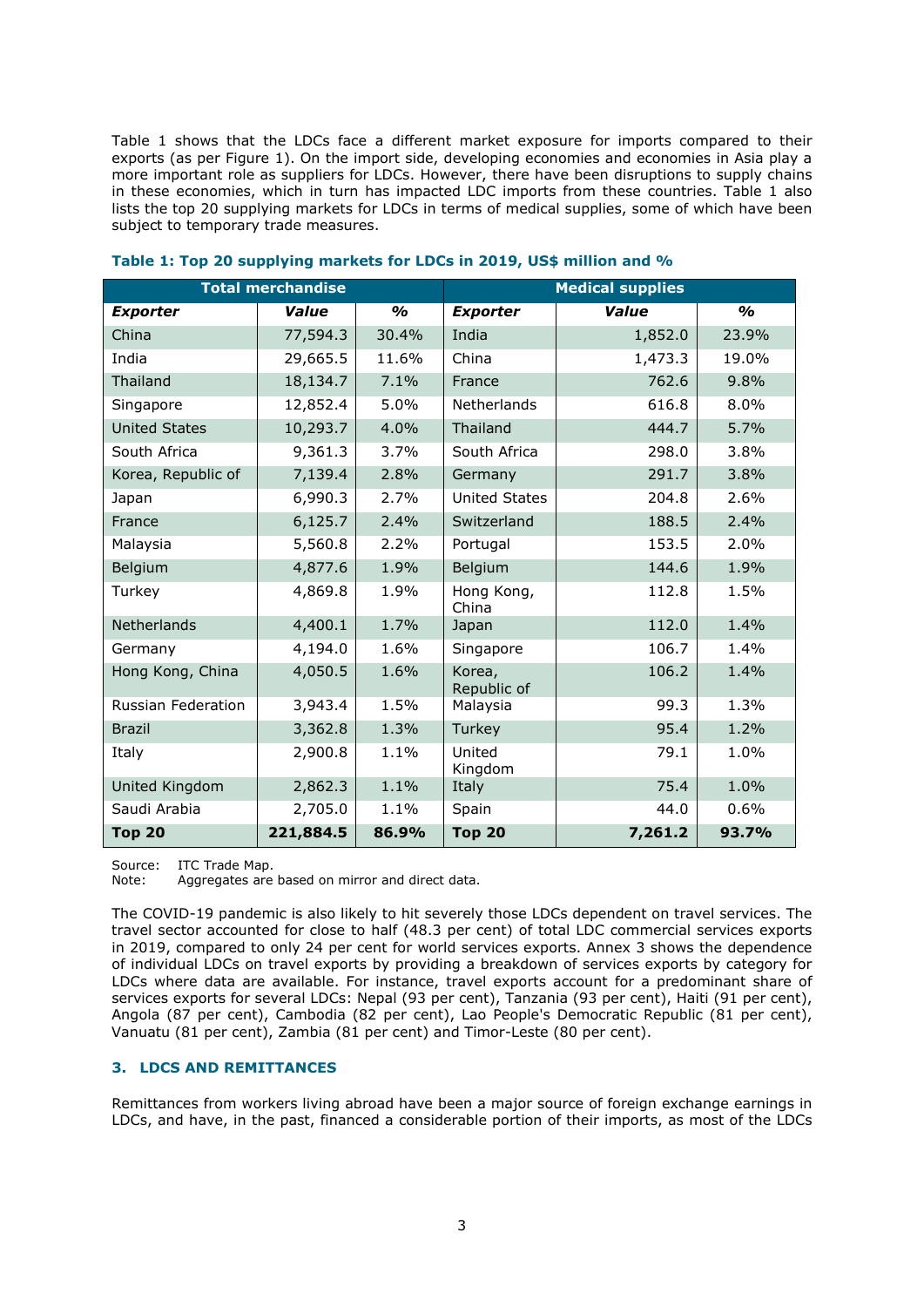experience negative trade balance. Average remittances accounted for 7 per cent of GDP in 2019 in LDCs.[2](#page-3-1) Remittance inflows to the top 10 LDCs reached US\$ 44.84 billion in 2019 (see [Figure 2](#page-3-0)).



<span id="page-3-0"></span>**Figure 2: Ten LDCs with the highest cumulative remittance inflows, 2010-19 (US\$ billion)**

In April 2020, the World Bank estimated that global remittances are likely to decline by about 20 per cent in 2020, the sharpest decline in recent history, and remittance flows are expected to fall across all regions.<sup>[3](#page-3-2)</sup> Remittances represent an important source of foreign exchange earnings for South Asian LDCs such as Bangladesh and Nepal, to which countries migrant workers are reportedly being repatriated due to crisis conditions in host countries.<sup>[4](#page-3-3)</sup> Remittance flows to Bangladesh, which is one of the top LDCs to receive remittance income, are projected to decline by 22 per cent in 2020; similarly, the contribution of remittances (accounting for one-quarter of its GDP) to the Nepalese economy is expected to drop by 14 per cent.

# **4. EVOLVING TRADE SCENARIO IN 2020**

In order to gauge the evolving trade situation in LDCs, some information available in the public domain has been gathered for the purposes of this note. Overall, it appears that trade value has plunged for all groups of LDC exporters, including exporters of petroleum and minerals, manufacturing items (e.g. clothing), agricultural products (e.g. horticulture exports) and services exports (tourism revenues).

The downward spiral in commodity prices is increasingly being felt by LDCs heavily reliant on commodity exports. Angola – the largest LDC commodity exporter, and for which oil accounts for over 90 per cent of its exports – saw the average price of its crude oil plummet to US\$ 14.1 per barrel (pb) in April 2020 from US\$ 33.1 pb in March and US\$ 57.3 pb in February. Overall, the average price of Angola's crude oil nosedived by 80[.5](#page-3-4) per cent in April on a year-on-year basis.<sup>5</sup>

<span id="page-3-2"></span><sup>3</sup> See [https://www.worldbank.org/en/news/press-release/2020/04/22/world-bank-predicts-sharpest](https://www.worldbank.org/en/news/press-release/2020/04/22/world-bank-predicts-sharpest-decline-of-remittances-in-recent-history)[decline-of-remittances-in-recent-history,](https://www.worldbank.org/en/news/press-release/2020/04/22/world-bank-predicts-sharpest-decline-of-remittances-in-recent-history) accessed on 18 May 2020.

Source: The Global Knowledge Partnership on Migration and Development (KNOMAD), <https://www.knomad.org/data/remittances> , accessed on 18 May 2020.

<span id="page-3-1"></span><sup>&</sup>lt;sup>2</sup> There are no data available for the Central African Republic, Chad, Eritrea or Somalia. Data for Afghanistan and Angola begin in 2008, for South Sudan in 2014, and for Mauritania in 2017.

<span id="page-3-3"></span><sup>4</sup> Qatar, the Kingdom of Saudi Arabia and the United Arab Emirates represent over half of employment opportunities for Nepalese migrant workers.

<span id="page-3-4"></span><sup>5</sup> See [https://www.focus-economics.com/countries/angola/news/commodities/cabinda-crude-oil-prices](https://www.focus-economics.com/countries/angola/news/commodities/cabinda-crude-oil-prices-fall-to-over-two-decade-low-despite-lower)[fall-to-over-two-decade-low-despite-lower,](https://www.focus-economics.com/countries/angola/news/commodities/cabinda-crude-oil-prices-fall-to-over-two-decade-low-despite-lower) accessed on 25 May 2020.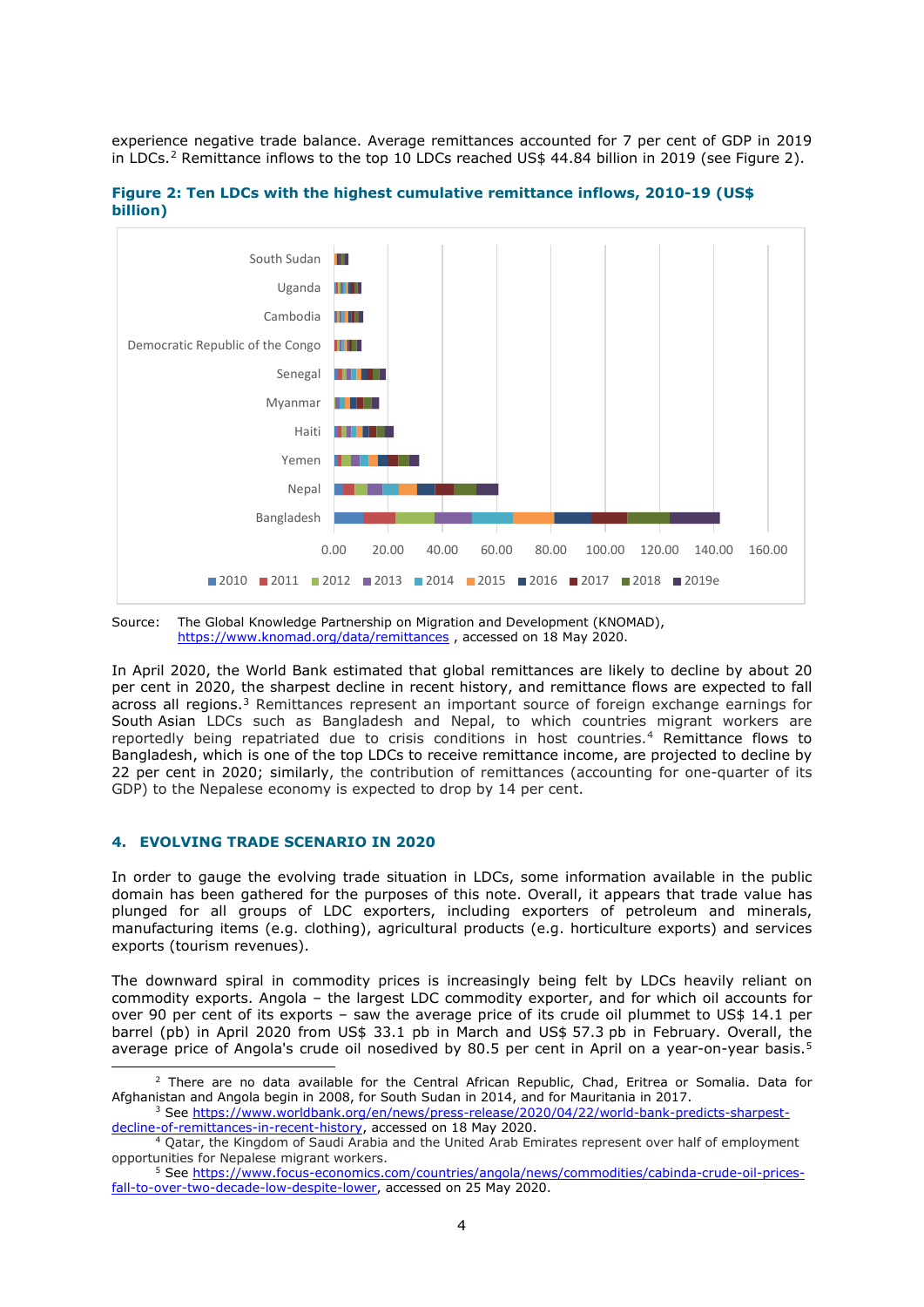Zambia, which is among the top ten exporting LDCs, relies heavily on the mining sector (70 per cent of exports). Since the pandemic, over a span of two months, the price of copper in Zambia fell by 9.[6](#page-4-0) per cent, contributing to a sharp depreciation of the national currency (Kwacha).<sup>6</sup>

Manufacturing LDC exporters (e.g. of textiles and clothing products) are likely to experience a significant fall in export revenues in 2020. For instance, according to the export promotion agency of the Government of Bangladesh, the country's exports registered an 83 per cent decline in April 2020 compared to April 2019. Reportedly, Bangladesh and Cambodia have received order cancellations worth several billion US dollars. Moreover, some retailers in export destinations have started to file for bankruptcy protection, causing significant worries to suppliers in LDCs, as existing contracts risk being cancelled. Agriculture and horticulture exports from LDCs are also being significantly affected. For instance, Ethiopia, the second-largest flower exporter in Africa, has lost 80 per cent of the mainly European demand for its cut flowers.

The World Tourism Organization (UNWTO) estimated that international tourist arrivals could decline by 20 to 30 per cent in 2020, translating to losses of US\$ 300 to US\$ 450 billion in international tourism receipts (exports).[7](#page-4-1) LDCs dependent on tourism and related services are witnessing a significant drop in their incomes, partly due to travel restrictions. Air passenger traffic in some LDCs (e.g. Cambodia) dropped by 90 per cent in April 2020. Some LDCs (e.g. Bhutan) stopped issuing tourist visas, with consequent impact on the local tourism economy.

The number of tourists visiting the Serengeti in Tanzania (among the top five services exporters in the LDCs) dropped from 6,000 per day to 24 in the wake of COVID-19.[8](#page-4-2) According to the Rwanda Convention Bureau, about 20 conferences and meetings scheduled for March and April, which had been expected to generate some US\$ 8 million for the economy, have been postponed as a result of travel bans. According to Vanuatu's tourism office, 70 per cent of tourism jobs (the sector accounts for 40 per cent of Vanuatu's GDP) have been lost since mid-March as a result of the pandemic, in addition to the tropical cyclone Harold, which hit the country in April.

LDCs on the path to graduation, such as Angola, Bangladesh and Vanuatu, have been experiencing massive falls in their export earnings.<sup>[9](#page-4-3)</sup> Given the weakening economic growth, coupled with the severe toll on remittances, gross national income (GNI) per capita in these economies is likely to fall. These LDCs are also likely to exhibit poor scores in socio-economic indicators – used as criteria for LDC graduation – as governments grapple with competing resources. The looming protracted recession may constrain the graduation prospects of some LDCs in the near term.

#### **5. TRADE POLICY ISSUES**

The WTO has been monitoring the trade-related measures governments have introduced in response to the COVID-19 pandemic. A significant number of these measures are temporary export restrictions imposed on medical goods. There have also been several trade-facilitating measures, such as the temporary and unilateral withdrawal of tariffs to facilitate imports of these products. Some non-tariff measures associated with trade in these goods (e.g. the elimination of non-automatic licensing procedures or the introduction of special export licensing requirements) are also being taken by members to combat the impact of the crisis. A number of members have adopted measures to temporarily prohibit or restrict exports of food and agricultural products.<sup>[10](#page-4-4)</sup> Some of the export bans introduced earlier have now been lifted.<sup>[11](#page-4-5)</sup>

<span id="page-4-0"></span><sup>6</sup> See [https://www.theigc.org/blog/the-structural-constraints-limiting-zambias-economic-response-to](https://www.theigc.org/blog/the-structural-constraints-limiting-zambias-economic-response-to-covid-19/)[covid-19/,](https://www.theigc.org/blog/the-structural-constraints-limiting-zambias-economic-response-to-covid-19/) accessed on 20 May 2020.

<span id="page-4-1"></span><sup>&</sup>lt;sup>7</sup> See [https://www.unwto.org/impact-assessment-of-the-covid-19-outbreak-on-international-tourism,](https://www.unwto.org/impact-assessment-of-the-covid-19-outbreak-on-international-tourism) accessed on 20 May 2020.

<span id="page-4-2"></span><sup>8</sup> See [https://www.aa.com.tr/en/africa/east-african-business-bloc-urges-support-for](https://www.aa.com.tr/en/africa/east-african-business-bloc-urges-support-for-tourism/1795044)[tourism/1795044#,](https://www.aa.com.tr/en/africa/east-african-business-bloc-urges-support-for-tourism/1795044) accessed on 20 May 2020.

<span id="page-4-5"></span><span id="page-4-3"></span> $^9$  At present 12 LDCs are at different stages of their path to graduation from LDC status - Angola, Bangladesh, Bhutan, Kiribati, Lao PDR, Myanmar, Nepal, Sao Tomé and Principe, the Solomon Islands, Timor-Leste, Tuvalu and Vanuatu.

<span id="page-4-4"></span><sup>&</sup>lt;sup>10</sup> Four members (Kyrgyz Republic, North Macedonia, Thailand and Ukraine) notified under Article 12 of the Agreement on Agriculture, export prohibitions or restrictions measures (WTO official documents numbers G/AG/N/THA/107, G/AG/N/KGZ/8, G/AG/N/MKD/26 and G/AG/N/UKR/37 – accessible via [https://docs.wto.org\)](https://docs.wto.org/). Unlike the three other notifying members, Ukraine did not specifically attribute its export-limiting measures to COVID-19. Egypt notified export prohibitions on various fruits and vegetables to the Committee on Market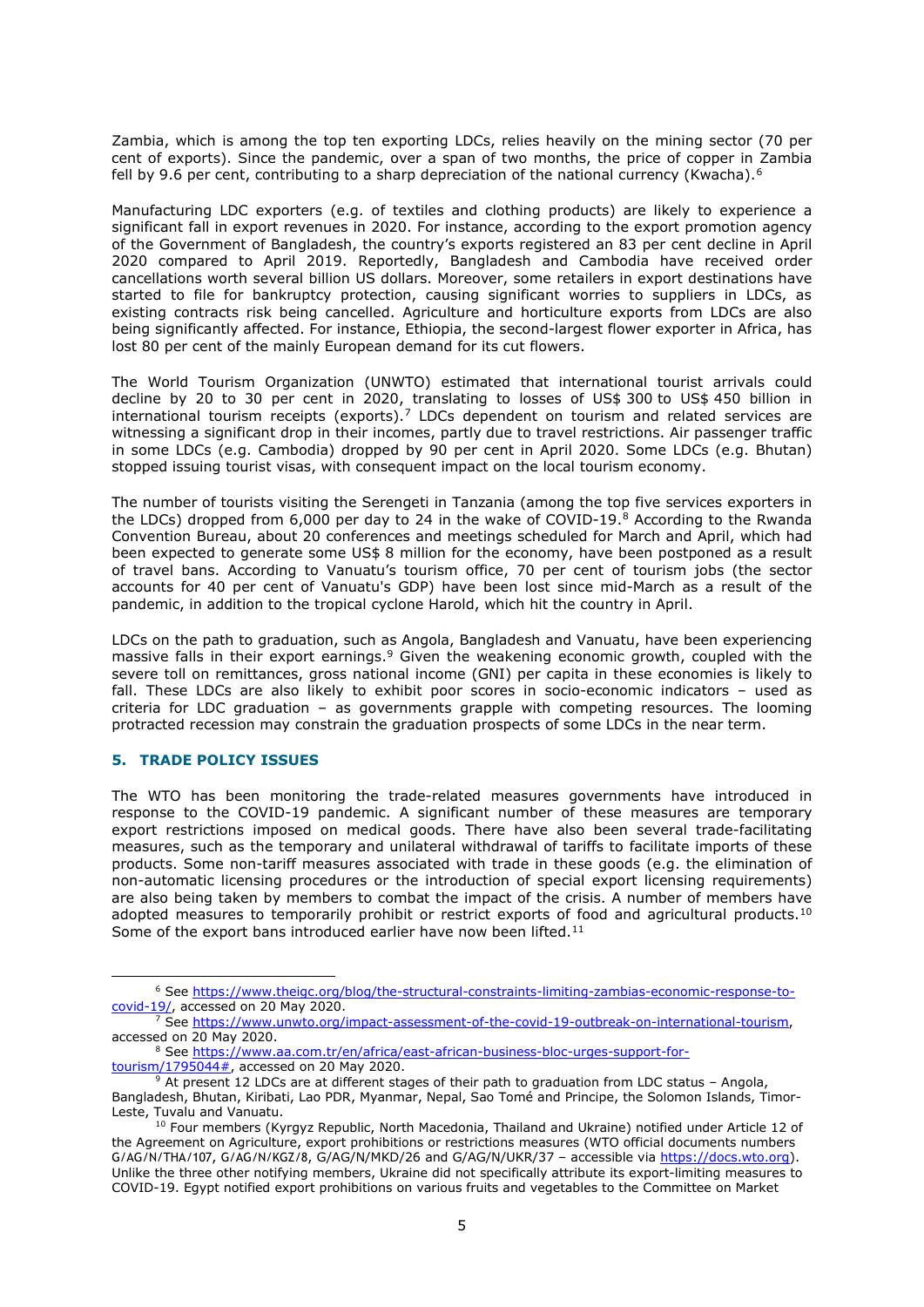A preliminary overview of trade-related measures adopted by members indicates a limited incidence of measures on LDC exports. LDCs are more likely to be affected by the economic downturn in their export markets than the measures that are being introduced. Moreover, the import liberalization measures, though temporary in nature, are unlikely to create lasting export opportunities for LDCs, as most LDCs are not major producers of medical goods such as personal protective equipment (PPE), surgical masks or disinfectants. Some members have made proposals for full liberalization of food and agricultural products. This offers limited prospects for LDC exports, as such products are already duty-free for them in some of their export destinations.

Most LDCs are net food-importing developing countries (NFIDCs); hence, their food security could in certain cases be threatened, especially when export restrictions are imposed by major suppliers. Although the extent of the threat would depend on individual situations, conventional market forces indicate that when supply is reduced, prices increase. This is even more pronounced in the case of agricultural goods, where international markets are often shallow and concentrated and, hence, potentially react faster to supply shortages. LDCs are more vulnerable to sharp increases in the price of staple crops as they have a limited capacity to produce these crops domestically.

The LDCs, as a group, issued a communication (WTO official document number WT/GC/211) asking non-LDC members to refrain from imposing export prohibitions or restrictions on medical goods and food and to facilitate flows of these goods for LDCs' domestic use, including through the effective implementation of the WTO Trade Facilitation Agreement's provisions on transit. A few LDCs have joined statements being issued by other groups of members. Afghanistan, Lao PDR and Vanuatu co-sponsored a statement highlighting the importance of protecting micro, small and medium-sized enterprises during the COVID-19 crisis (WTO official document number WT/GC/215/Rev.1). Malawi co-sponsored a joint statement calling for open and predictable trade in agriculture and food products in response to the pandemic (WTO official document numbers WT/GC/208/Rev.2 and G/AG/30/Rev.2). Afghanistan, Benin, Cambodia, Madagascar, Mauritania and the Solomon Islands co-sponsored a Ministerial Statement on the importance of the multilateral trading system during the COVID-19 crisis (WTO official document number WT/GC/212/Rev.1).

# **6. STIMULUS PACKAGES IN LDCS**

The IMF Policy Tracker captures the latest information on fiscal policy measures announced by governments.<sup>[12](#page-5-0)</sup> Building on this information, a dataset on fiscal stimulus packages is regularly being updated by Elgin et al. (2020).<sup>[13](#page-5-1)</sup>

Most of the measures announced in LDCs are focused on supporting the health sector, including strengthening hospital facilities and procuring the most critical medical supplies. One-quarter of LDCs has adopted simplified import procedures, and some have waived or reduced customs duties on imports of essential supplies, including medical equipment. Exporting industries also feature in the stimulus packages of some LDCs, with the announced measures ranging from the payment of workers' salaries in Bangladesh to exemptions from advance income tax on exports in Myanmar. Another important dimension of the measures adopted so far are social relief packages and transfer programmes benefitting the poorest and most vulnerable communities. Such measures include subsistence allowances, distribution of food, and cuts in electricity and water bills.

Several LDCs have started to provide support measures for SMEs, including reducing interest rates on loans and offering tax breaks and salary support. The Government of Bangladesh has put in place a working capital loan programme for SMEs, including cottage industries, whereby banks will

Access in WTO official document number G/MA/QR/N/EGY/1/Rev.1. The Russian Federation, the world's largest wheat exporter, took temporary export-restrictive measures, pursuant to the Decision of the Eurasian Economic Commission [N43](https://docs.eaeunion.org/docs/ru-ru/01425280/err_02042020_43) and the Government Order [N385](http://static.government.ru/media/files/0kk3yjAkAmmPZxBeCo3G98KNnc2uDDNA.pdf) from 31 March 2020. The list of goods and services measures adopted by members is regularly updated and available on the dedicated page of the WTO

website, [https://www.wto.org/english/tratop\\_e/covid19\\_e/notifications\\_e.htm.](https://www.wto.org/english/tratop_e/covid19_e/notifications_e.htm)<br>
<sup>11</sup> Fox example, [Cambodia,](https://www.nst.com.my/world/region/2020/05/592981/cambodia-lifts-ban-rice-exports) [India](https://www.thedailystar.net/business/news/india-finally-lifts-onion-export-ban-1875583) and <u>Viet Nam</u> (the third-largest rice exporter) initially introduced<br>
temporary export prohibitions which hav

<span id="page-5-0"></span> $12$  The IMF estimates that the governments across the globe have so far taken fiscal measures amounting to US\$ 9 trillion (see [https://blogs.imf.org/2020/05/20/tracking-the-9-trillion-global-fiscal-support](https://blogs.imf.org/2020/05/20/tracking-the-9-trillion-global-fiscal-support-to-fight-covid-19/)[to-fight-covid-19/,](https://blogs.imf.org/2020/05/20/tracking-the-9-trillion-global-fiscal-support-to-fight-covid-19/) accessed on 26 May 2020.)

<span id="page-5-1"></span><sup>13</sup> See [https://voxeu.org/article/economic-policy-responses-pandemic-covid-19-economic-stimulus](https://voxeu.org/article/economic-policy-responses-pandemic-covid-19-economic-stimulus-index)[index,](https://voxeu.org/article/economic-policy-responses-pandemic-covid-19-economic-stimulus-index) accessed on 14 May 2020.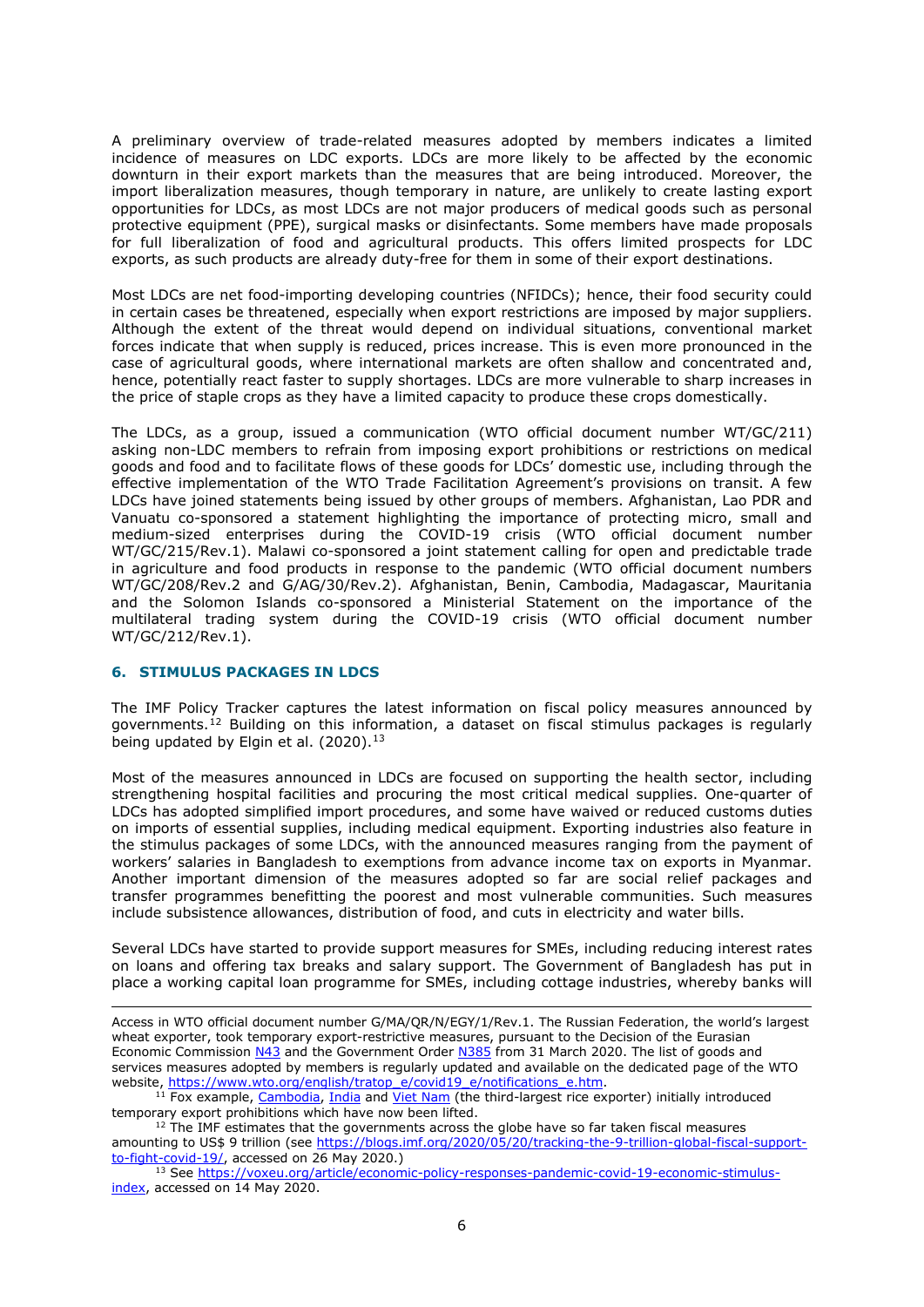lend them at concessional interest rate. Myanmar established a specific COVID-19 fund amounting to over US\$ 70 million to provide loans at 1 per cent interest rate to SMEs, as well as to businesses operating in tourism and apparel sectors, in order to alleviate the economic consequences of the pandemic. Meanwhile, Rwanda is expediting VAT refunds to SMEs, and all businesses in Lesotho have been exempted from a variety of taxes, including VAT, according to the national revenue authority. With over two-thirds of the LDCs having put in place a variety of lockdown measures,<sup>[14](#page-6-0)</sup> this type of support gives an opportunity for many smaller businesses to open their doors again once the lockdowns have been lifted.

## **7. INTERNATIONAL RESPONSES**

The G20 Finance Ministers issued a communiqué on 15 April 2020 which includes a "debt service suspension initiative for the poorest countries", aimed at assisting LDCs and other countries eligible for the support of the International Development Association (IDA).[15](#page-6-1) With this initiative, principal repayments and interest payments were suspended from 1 May 2020 until the end of 2020, but this requires certain commitments from beneficiary countries.

Several LDCs have already requested emergency financial assistance from the IMF. As of 07 June 2020, over 60 per cent of LDCs had benefitted from at least one of the following four categories of programmes: catastrophe containment and relief trust (debt relief service); augmentation of extended credit facility (lending arrangements for balance-of-payments problems); and rapid financing instrument and rapid credit facility (arrangements to provide liquidity). The total amount of IMF emergency financing support to LDC has surpassed US\$ 5 billion (US\$ 3.7 billion in special drawing rights).<sup>[16](#page-6-2)</sup> The Rapid Financing Instrument and the Rapid Credit Facility account for over 90 per cent of total IMF emergency financing support to LDCs.

The World Bank has committed US\$ 160 billion to fight the pandemic with nearly one-third going to IDA-eligible countries. This covers a considerable number of LDCs.<sup>[17](#page-6-3)</sup> So far, nearly US\$ 700 million has been allocated to LDCs in COVID-19 Preparedness and Response Projects under the COVID-19 Fast Track Facility (see [Table 2\)](#page-7-0). In addition, nearly US\$ 200 million will be provided under the Pandemic Emergency Facility (PEF) to IDA-eligible countries.[18](#page-6-4)

The International Finance Corporation (IFC) has announced the allocation of US\$ 14 billion to support the health systems (US\$ 6 billion) and the businesses and livelihoods of developing countries (US\$ 8 billion)[;19](#page-6-5) 40 per cent of the US\$ 8 billion package is dedicated to businesses of LDCs and other IDA-eligible countries. The key objective of this support is to provide access to working capital and trade finance.<sup>[20](#page-6-6)</sup>

LDC-focused components form an integral part of support announced by regional development banks. For example, out of US\$ 10 billion announced by the African Development Bank under the COVID-19 Response Facility, US\$ 3.1 billion has been allocated to concessional support to the beneficiaries of the African Development Fund, which includes all African LDCs.<sup>[21](#page-6-7)</sup> The support of the Asian Development Bank (ADB) in tackling the COVID-19 pandemic amounts to US\$ 20 billion,

<span id="page-6-0"></span><sup>14</sup> IMF Policy Tracker (2020), https://www.imf.org/en/Topics/imf-and-covid19/Policy-Responses-to-COVID-19 , accessed on 14 May 2020

<span id="page-6-1"></span><sup>&</sup>lt;sup>15</sup> G20 Finance Ministers' Communiqué<br>https://g20.org/en/media/Documents/G20 FMCBG Communiqué EN%20(2).pdf, accessed on 15 May 2020. 16 IMF COVID-19 Lending Tracker, [https://www.imf.org/en/Topics/imf-and-covid19/COVID-Lending-](https://www.imf.org/en/Topics/imf-and-covid19/COVID-Lending-Tracker)

<span id="page-6-2"></span>[Tracker,](https://www.imf.org/en/Topics/imf-and-covid19/COVID-Lending-Tracker) accessed on 07 June 2020. Special drawing rights refer to international reserve assets put in place by the IMF.<br><sup>17</sup> See https://ida.worldbank.org/about/borrowing-countries, accessed on 20 May 2020.

<span id="page-6-4"></span><span id="page-6-3"></span><sup>&</sup>lt;sup>18</sup> See [https://www.worldbank.org/en/news/press-release/2020/04/27/pef-allocates-us195-million-to](https://www.worldbank.org/en/news/press-release/2020/04/27/pef-allocates-us195-million-to-more-than-60-low-income-countries-to-fight-covid-19)[more-than-60-low-income-countries-to-fight-covid-19,](https://www.worldbank.org/en/news/press-release/2020/04/27/pef-allocates-us195-million-to-more-than-60-low-income-countries-to-fight-covid-19) accessed on 18 May 2020.<br><sup>19</sup> See

<span id="page-6-5"></span>[https://ifcextapps.ifc.org/ifcext/pressroom/ifcpressroom.nsf/0/CCCB1EAC6F61E32C8525852E0068124B?Open](https://ifcextapps.ifc.org/ifcext/pressroom/ifcpressroom.nsf/0/CCCB1EAC6F61E32C8525852E0068124B?OpenDocument) [Document,](https://ifcextapps.ifc.org/ifcext/pressroom/ifcpressroom.nsf/0/CCCB1EAC6F61E32C8525852E0068124B?OpenDocument) accessed on 19 May 2020.

<span id="page-6-6"></span> $\frac{20 \text{ It}}{20 \text{ It}}$  is implemented through the following four programmes: Trade Finance Programme (US\$ 2 billion); Real Sector Response Facility (US\$ 2 billion); Working Capital Solutions Program (US\$ 2 billion); Global Trade Liquidity and Critical Commodities Finance programmes (US\$ 2 billion) to support local banks in providing finance to businesses.

<span id="page-6-7"></span><sup>&</sup>lt;sup>21</sup> See [https://www.afdb.org/en/news-and-events/press-releases/african-development-bank-group](https://www.afdb.org/en/news-and-events/press-releases/african-development-bank-group-unveils-10-billion-response-facility-curb-covid-19-35174)[unveils-10-billion-response-facility-curb-covid-19-35174,](https://www.afdb.org/en/news-and-events/press-releases/african-development-bank-group-unveils-10-billion-response-facility-curb-covid-19-35174) accessed on 18 May 2020.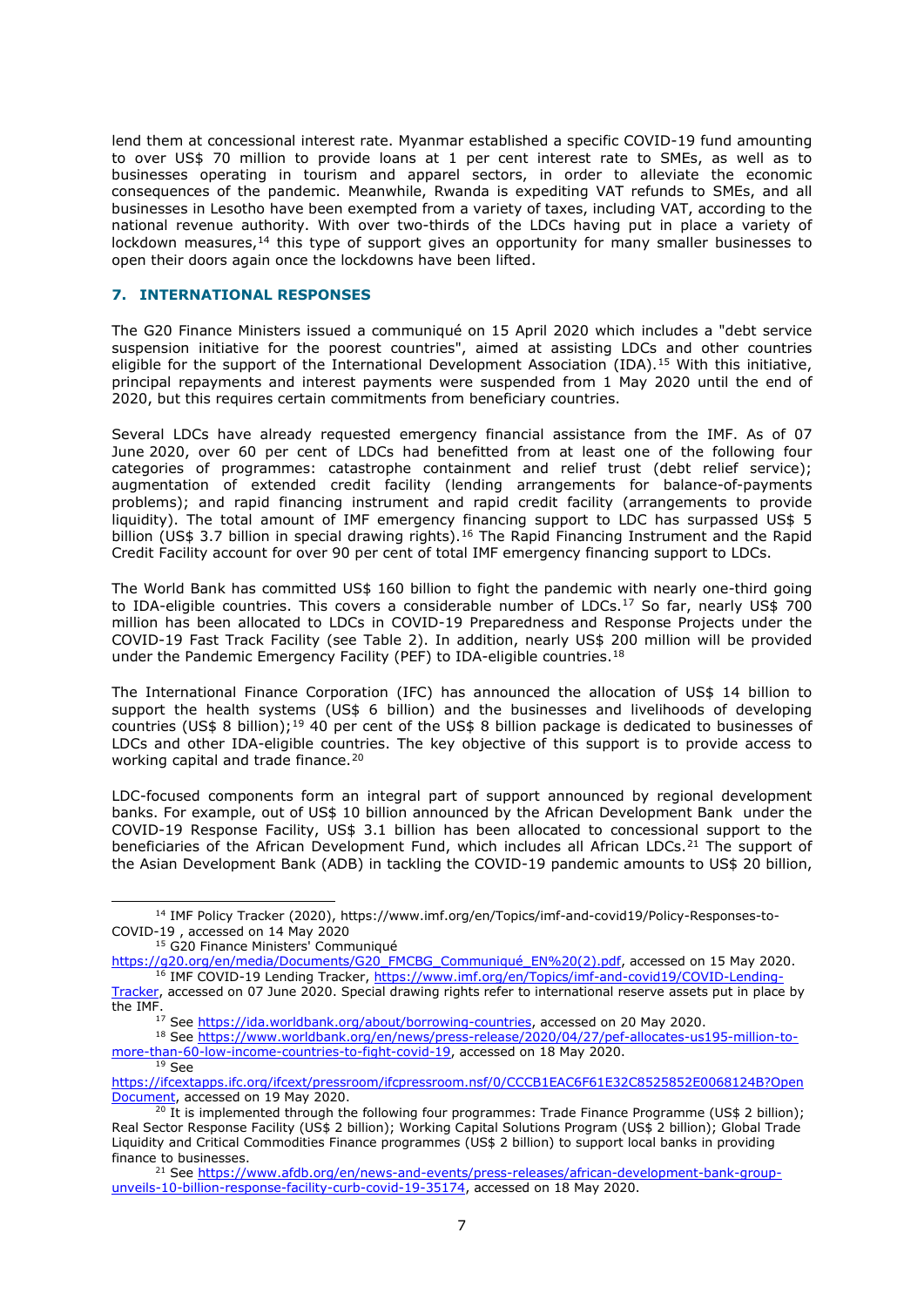including US\$ 2.5 billion to be provided in concessional and grant form.<sup>[22](#page-7-1)</sup> In terms of LDC-specific support, the ADB has already approved a grant to Afghanistan (US\$ 40 million) to improve hospitals and purchase medical products, and loans to Bangladesh (US\$ 500 million) and Bhutan (US\$ 20 million) to provide social relief packages.

| <b>Country</b>                   | US\$ million |
|----------------------------------|--------------|
| Afghanistan                      | 100          |
| Bangladesh                       | 100          |
| Benin                            | 10.4         |
| <b>Bhutan</b>                    | 5            |
| <b>Burkina Faso</b>              | 21.5         |
| <b>Burundi</b>                   | 5            |
| Cambodia                         | 20           |
| Central African Republic         | 7.5          |
| Chad                             | 16.9         |
| Djibouti                         | 5            |
| Democratic Republic of the Congo | 47           |
| Ethiopia                         | 82.6         |
| Haiti                            | 20           |
| Lao PDR                          | 18           |
| Lesotho                          | 7.5          |
| Liberia                          | 7.5          |
| Malawi                           | 7            |
| Mali                             | 25.8         |
| Mauritania                       | 5.2          |
| Myanmar                          | 50           |
| Nepal                            | 29           |
| Niger                            | 13.95        |
| Rwanda                           | 14.25        |
| Senegal                          | 20           |
| Sierra Leone                     | 7.5          |
| Sao Tomé and Principe            | 2.5          |
| The Gambia                       | 10           |
| Togo                             | 8.1          |
| Yemen                            | 26.9         |

<span id="page-7-0"></span>

|  | Table 2: LDC beneficiaries of the World Bank's COVID-19 Fast-Track Facility |  |  |  |  |
|--|-----------------------------------------------------------------------------|--|--|--|--|

Source: World Bank Group's Operational Response to COVID-19, [https://www.worldbank.org/en/about/what-we-do/brief/world-bank-group-operational-response](https://www.worldbank.org/en/about/what-we-do/brief/world-bank-group-operational-response-covid-19-coronavirus-projects-list)[covid-19-coronavirus-projects-list,](https://www.worldbank.org/en/about/what-we-do/brief/world-bank-group-operational-response-covid-19-coronavirus-projects-list) accessed on 18 May 2020.

<span id="page-7-1"></span><sup>&</sup>lt;sup>22</sup> See [https://www.adb.org/news/features/adbs-20-billion-covid-19-pandemic-response-frequently](https://www.adb.org/news/features/adbs-20-billion-covid-19-pandemic-response-frequently-asked-questions)[asked-questions,](https://www.adb.org/news/features/adbs-20-billion-covid-19-pandemic-response-frequently-asked-questions) accessed on 19 May 2020.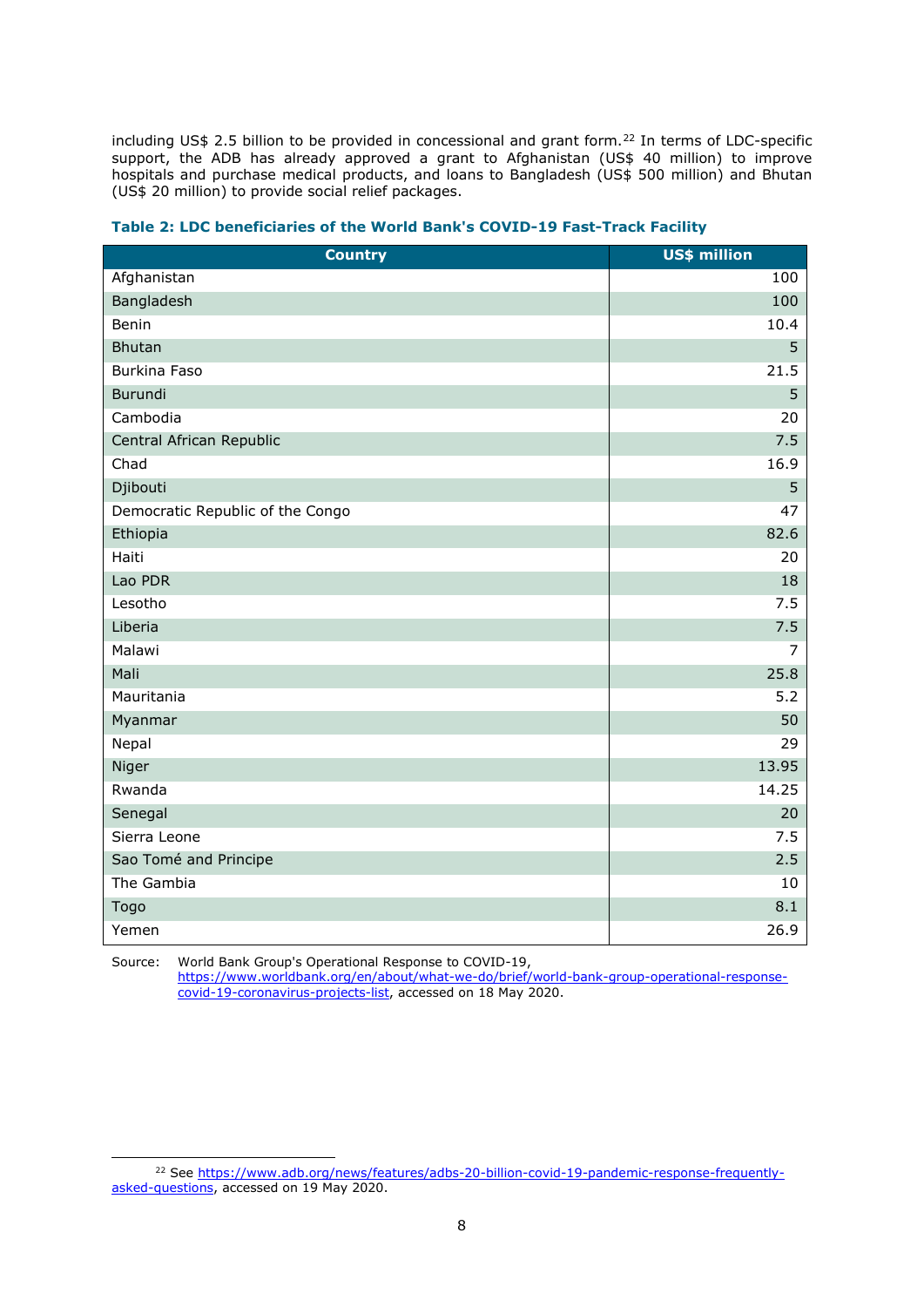|                                    | 2015     | 2016     | 2017    | 2018    | 2019     |
|------------------------------------|----------|----------|---------|---------|----------|
| World export growth (%)            |          |          |         |         |          |
|                                    |          |          |         |         |          |
| Goods and commercial services      | $-11.3%$ | $-2.0%$  | 10.4%   | 9.6%    | $-1.2%$  |
| Goods                              | $-13.1%$ | $-3.1\%$ | 11.0%   | $9.7\%$ | $-2.2%$  |
| Commercial services                | $-4.9%$  | 1.5%     | 8.7%    | $9.0\%$ | 2.0%     |
| LDCs' export growth (%)            |          |          |         |         |          |
| Goods and commercial services      | $-19.4%$ | $-3.3%$  | 15.1%   | 10.2%   | $-1.6%$  |
| Goods                              | $-21.7%$ | $-3.5\%$ | 16.8%   | $9.4\%$ | $-3.1%$  |
| Commercial services                | $-5.8%$  | $-2.2%$  | 6.8%    | 14.6%   | 5.3%     |
| LDCs' export value (US\$ billion)  |          |          |         |         |          |
| Goods and commercial services      | 187.8    | 181.6    | 209.0   | 230.3   | 226.5    |
| Goods                              | 155.3    | 149.8    | 175.0   | 191.4   | 185.5    |
| Commercial services                | 32.5     | 31.8     | 34.0    | 39.0    | 41.0     |
| LDCs' share in world exports (%)   |          |          |         |         |          |
| Goods and commercial services      | 0.89%    | 0.88%    | 0.91%   | 0.92%   | 0.91%    |
| Goods                              | $0.96\%$ | 0.95%    | 1.00%   | 1.00%   | $0.99\%$ |
| Commercial services                | 0.66%    | 0.64%    | 0.63%   | 0.66%   | 0.68%    |
| LDCs' trade balance (US\$ billion) |          |          |         |         |          |
| Goods and commercial services      | $-105.2$ | $-94.2$  | $-94.7$ | $-96.9$ | $-113.1$ |
| Goods                              | $-68.0$  | $-62.1$  | $-61.8$ | $-64.7$ | $-87.4$  |
| Commercial services                | $-37.2$  | $-32.1$  | $-32.9$ | $-32.3$ | $-25.7$  |

**ANNEX 1 World and LDCs**' **export growth, and other LDC trade indicators, 2015-19**

Source: WTO-UNCTAD-ITC estimates. Available at WTO data portal [\(http://data.wto.org/\)](http://data.wto.org/).

Note: Data on commercial services trade for 2019 are preliminary estimates based on quarterly statistics.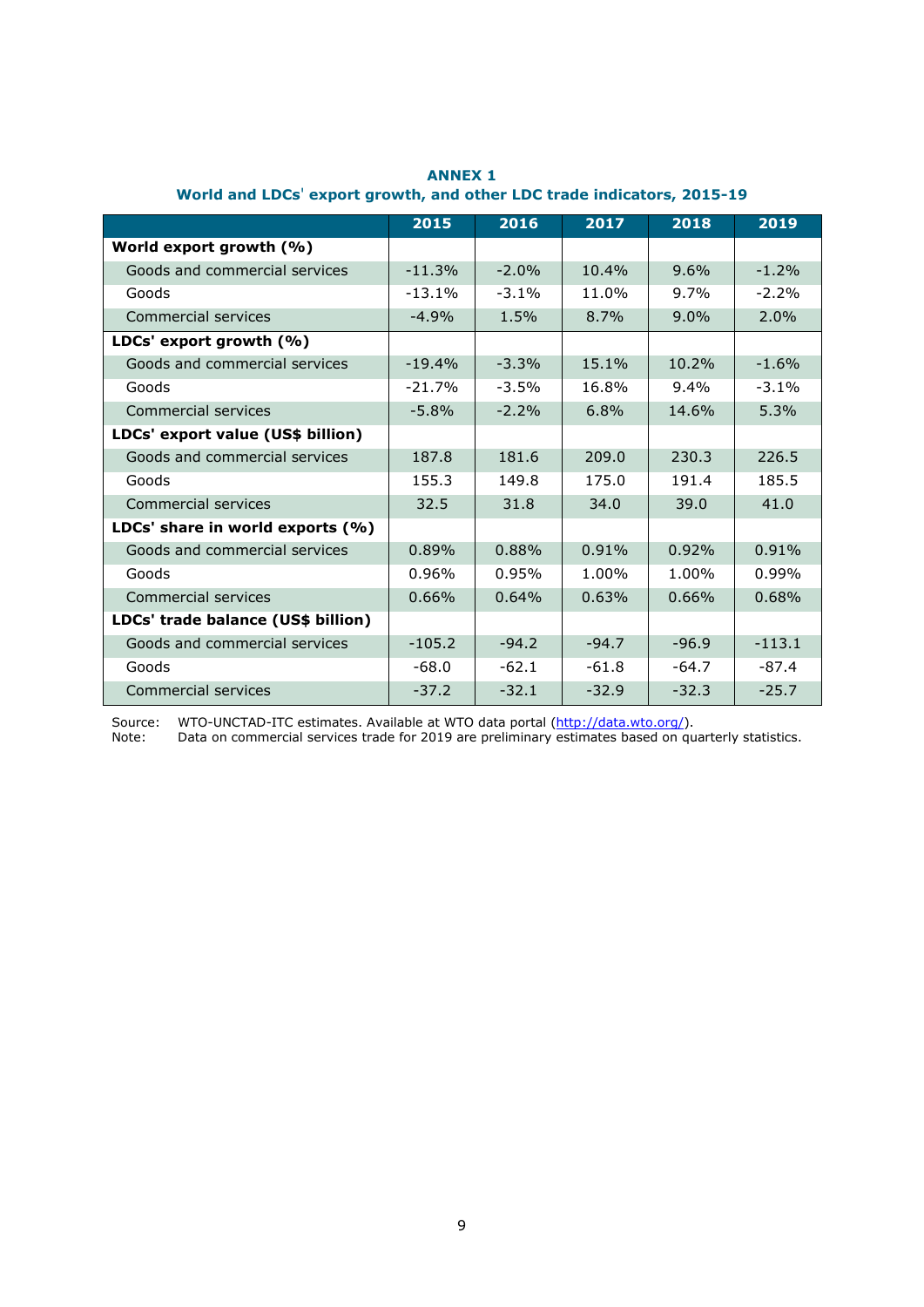**ANNEX 2 TOP 5 DESTINATION MARKETS FOR MERCHANDISE EXPORTS OF LDCS IN 2018, PERCENTAGE SHARE**

| <b>Exporting LDC</b>                                 | <b>Top 1 market</b>            | $\frac{0}{0}$ | <b>Top 2 market</b>         | $\frac{O}{O}$  | <b>Top 3 market</b>         | $\frac{0}{0}$ | <b>Top 4 market</b>         | $\frac{9}{6}$  | <b>Top 5 market</b>         | $\frac{9}{6}$  |
|------------------------------------------------------|--------------------------------|---------------|-----------------------------|----------------|-----------------------------|---------------|-----------------------------|----------------|-----------------------------|----------------|
| Afghanistan                                          | India                          | 39.5          | Pakistan                    | 39             | <b>United Arab Emirates</b> | 8.8           | <b>United States</b>        | $\overline{2}$ | China                       | 1.7            |
| Angola                                               | China                          | 57            | India                       | 12.3           | <b>United States</b>        | 6             | United Arab Emirates        | 3.5            | Spain                       | 3.2            |
| <b>Bangladesh</b>                                    | Germany                        | 15.1          | <b>United States</b>        | 13.8           | United Kingdom              | 8.1           | Spain                       | $\overline{7}$ | France                      | 6.8            |
| <b>Benin</b>                                         | India                          | 41            | <b>United Arab Emirates</b> | 26             | Korea, Republic of          | 5.9           | China                       | 5              | Lebanese Republic           | 4.1            |
| <b>Bhutan</b>                                        | India                          | 86.8          | Italy                       | 3              | Germany                     | 2.5           | United Kingdom              | 2.2            | France                      | 1.1            |
| <b>Burkina Faso</b>                                  | Switzerland                    | 53.9          | India                       | 28.1           | China                       | 3.4           | Spain                       | 3              | Germany                     | 2.4            |
| <b>Burundi</b>                                       | <b>United Arab</b><br>Emirates | 51.9          | India                       | 6.8            | <b>United States</b>        | 6.4           | Germany                     | 6.3            | Pakistan                    | 6              |
| Cambodia                                             | <b>United States</b>           | 19.2          | Germany                     | 10.1           | Japan                       | 8.1           | China                       | 6.9            | United Kingdom              | 6.4            |
| <b>Central African</b><br><b>Republic</b>            | China                          | 47            | India                       | 13.3           | United Arab Emirates        | 8.1           | France                      | 5              | Belgium                     | 3.5            |
| <b>Chad</b>                                          | India                          | 35            | <b>United States</b>        | 27.6           | <b>Netherlands</b>          | 19.6          | <b>United Arab Emirates</b> | 7.6            | China                       | 5.1            |
| <b>Comoros</b>                                       | India                          | 46.5          | France                      | 20.5           | Turkev                      | 6.5           | <b>United Arab Emirates</b> | 5.4            | Germany                     | 4.4            |
| <b>Democratic</b><br><b>Republic of the</b><br>Congo | China                          | 51.2          | Zambia                      | 12.6           | United Arab Emirates        | 7.6           | Korea, Republic of          | 5.8            | Saudi Arabia,<br>Kingdom of | 4.6            |
| <b>Diibouti</b>                                      | Saudi Arabia,<br>Kingdom of    | 44            | India                       | 13.8           | Egypt                       | 6.5           | Nigeria                     | 5.9            | United Kingdom              | 5.8            |
| <b>East Timor</b>                                    | Singapore                      | 61.4          | <b>United States</b>        | 10.3           | Canada                      | 5.4           | Indonesia                   | 5              | China                       | $\overline{4}$ |
| <b>Eritrea</b>                                       | China                          | 61            | United Arab Emirates        | 27             | Korea, Republic of          | 10.6          | Italy                       | 0.5            | Egypt                       | 0.4            |
| <b>Ethiopia</b>                                      | <b>United States</b>           | 15.3          | China                       | 13.8           | Saudi Arabia, Kingdom of    | 7.4           | Germany                     | 6.8            | Netherlands                 | 6.5            |
| <b>Gambia, The</b>                                   | India                          | 41.5          | China                       | 17.5           | Korea, Republic of          | 8.1           | Senegal                     | 7.1            | Belgium                     | 4.5            |
| Guinea                                               | <b>United Arab</b><br>Emirates | 36.5          | China                       | 35.5           | India                       | 8.1           | Spain                       | 2.7            | Ireland                     | 2.4            |
| Guinea-Bissau                                        | India                          | 84            | China                       | 4.9            | Cote d'Ivoire               | 2.5           | Ghana                       | 2              | Korea, Republic of          | 1.6            |
| Haiti                                                | <b>United States</b>           | 82.4          | Canada                      | $\overline{4}$ | France                      | 2             | Mexico                      | 1.8            | India                       | 1.1            |
| Kiribati                                             | Thailand                       | 63            | Mexico                      | 15.3           | Philippines                 | 6.3           | Japan                       | 6.1            | Korea, Republic of          | 2.7            |
| <b>Lao PDR</b>                                       | Thailand                       | 50.5          | China                       | 31.6           | Japan                       | 3             | <b>United States</b>        | 2.7            | Germany                     | $\overline{2}$ |
| Lesotho                                              | <b>United States</b>           | 33.2          | Belgium                     | 31.3           | South Africa                | 22.3          | <b>United Arab Emirates</b> | 4.3            | India                       | 3              |
| Liberia                                              | India                          | 16.8          | Switzerland                 | 15.6           | Germany                     | 9.1           | United Kingdom              | 6.1            | China                       | 5.6            |
| Madagascar                                           | <b>United States</b>           | 22.7          | France                      | 18.7           | Germany                     | 8.6           | Japan                       | 6.1            | China                       | 5.4            |
| <b>Malawi</b>                                        | Belgium                        | 20.6          | Germany                     | 13.1           | <b>Russian Federation</b>   | 7.1           | South Africa                | 5.6            | <b>United States</b>        | 5.6            |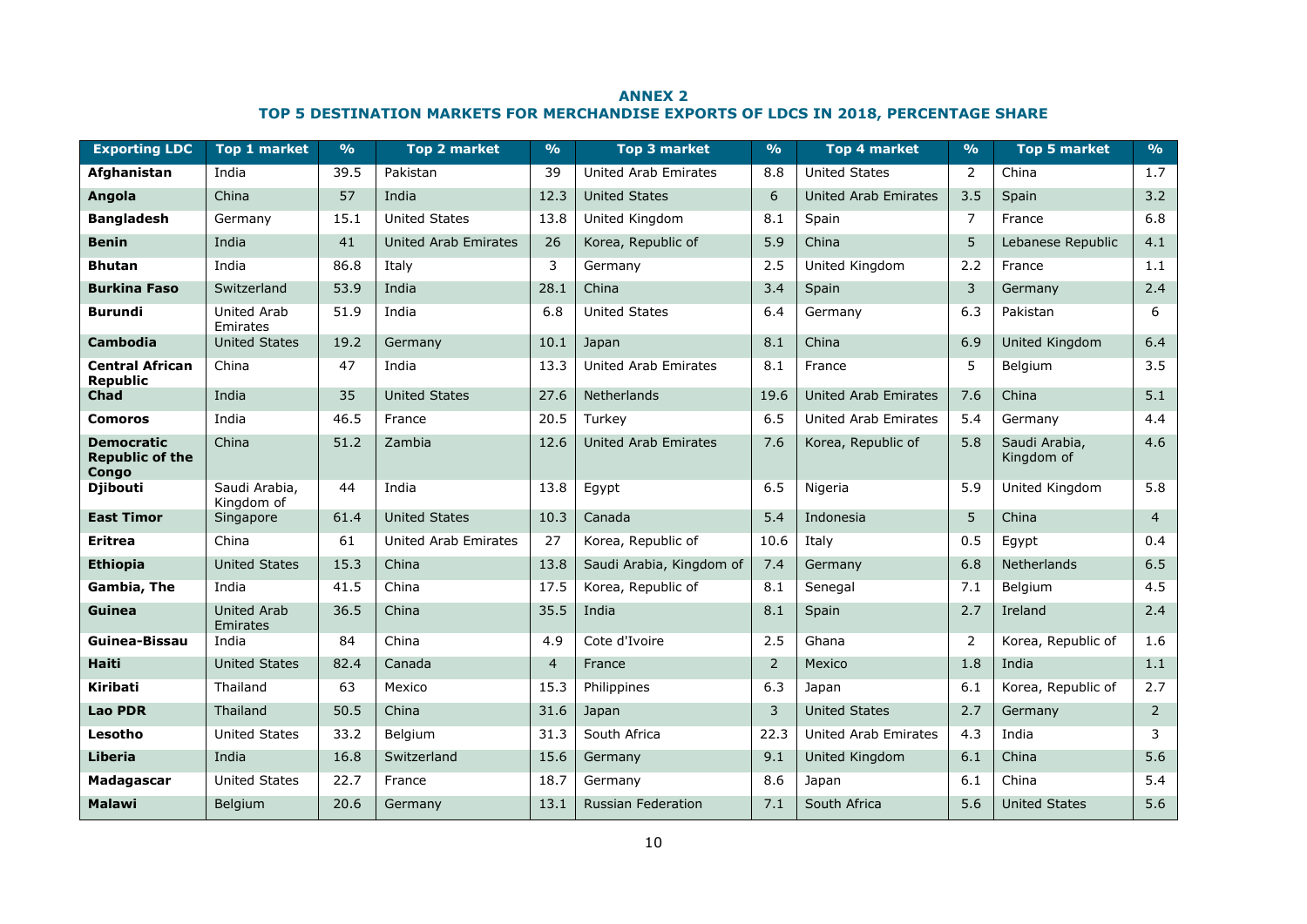| <b>Exporting LDC</b>             | <b>Top 1 market</b>            | $\frac{9}{6}$ | <b>Top 2 market</b>         | $\frac{6}{6}$ | <b>Top 3 market</b>      | $\frac{0}{0}$ | <b>Top 4 market</b>         | $\frac{9}{6}$ | <b>Top 5 market</b>                    | $\frac{9}{6}$  |
|----------------------------------|--------------------------------|---------------|-----------------------------|---------------|--------------------------|---------------|-----------------------------|---------------|----------------------------------------|----------------|
| Mali                             | United Arab<br>Emirates        | 46.2          | Switzerland                 | 41.2          | China                    | 3             | Uganda                      | 1.8           | Burkina Faso                           | 1.2            |
| <b>Mauritania</b>                | China                          | 30.3          | Spain                       | 13.1          | Switzerland              | 11.3          | Japan                       | 7.8           | Cote d'Ivoire                          | 5.8            |
| <b>Mozambique</b>                | India                          | 17.7          | South Africa                | 14.5          | China                    | 9.6           | Italy                       | 8.1           | Germany                                | 4              |
| <b>Myanmar</b>                   | China                          | 25.2          | Thailand                    | 20.3          | Japan                    | 8.6           | Germany                     | 7             | Korea, Rep. of                         | 3.5            |
| <b>Nepal</b>                     | India                          | 58.7          | <b>United States</b>        | 12.3          | Turkey                   | 5             | Germany                     | 3.9           | United Kingdom                         | 3.2            |
| <b>Niger</b>                     | <b>United Arab</b><br>Emirates | 52.5          | China                       | 30.3          | <b>Burkina Faso</b>      | 3             | Mexico                      | 2.2           | Ghana                                  | 1.6            |
| <b>Rwanda</b>                    | United Arab<br>Emirates        | 65            | <b>United States</b>        | 7             | Thailand                 | 4.4           | Pakistan                    | 4.3           | China                                  | $\overline{4}$ |
| Sao Tomé and<br><b>Principe</b>  | Poland                         | 20.1          | Singapore                   | 18.6          | Belgium                  | 16.2          | France                      | 12.6          | Portugal                               | 4.9            |
| Senegal                          | India                          | 28.8          | Switzerland                 | 16.8          | United Arab Emirates     | 5.5           | Spain                       | 5.5           | Cote d'Ivoire                          | 4.5            |
| <b>Sierra Leone</b>              | China                          | 24.1          | Belgium                     | 19.7          | Romania                  | 11.3          | <b>United States</b>        | 7.6           | Germany                                | 4.3            |
| <b>Solomon</b><br><b>Islands</b> | China                          | 67.5          | India                       | 8.6           | Italy                    | 6             | Thailand                    | 2.7           | Other Asia, not<br>elsewhere specified | 2.2            |
| <b>Somalia</b>                   | <b>United Arab</b><br>Emirates | 30.3          | Oman                        | 29.2          | Saudi Arabia, Kingdom of | 15            | <b>Bulgaria</b>             | 3.4           | China                                  | 3.4            |
| <b>South Sudan</b>               | China                          | 92.3          | India                       | 3.2           | United Arab Emirates     | 2.7           | Pakistan                    | 1.3           | Uganda                                 | 0.2            |
| <b>Sudan</b>                     | <b>United Arab</b><br>Emirates | 26            | India                       | 20.2          | China                    | 15.8          | Saudi Arabia,<br>Kingdom of | 13.3          | Indonesia                              | 5.6            |
| <b>Tanzania</b>                  | India                          | 28.8          | <b>United Arab Emirates</b> | 9.3           | China                    | 8.6           | Switzerland                 | 6.1           | Uganda                                 | 5.5            |
| <b>Togo</b>                      | Angola                         | 33.4          | India                       | 11            | Benin                    | 10.6          | <b>United Arab Emirates</b> | 9.1           | Cote d'Ivoire                          | 5.6            |
| Tuvalu                           | Thailand                       | 58            | Philippines                 | 18.8          | Ecuador                  | 9.6           | Japan                       | 7.4           | Nigeria                                | 1.8            |
| Uganda                           | <b>United Arab</b><br>Emirates | 42            | Kenya                       | 16.2          | Italy                    | 5             | Germany                     | 4.3           | <b>Netherlands</b>                     | 3.2            |
| Vanuatu                          | Japan                          | 38.4          | Turkey                      | 12.1          | China                    | 9             | Thailand                    | 8.8           | Korea, Rep. of                         | 7.5            |
| Yemen                            | China                          | 41.5          | Saudi Arabia,<br>Kingdom of | 8.8           | India                    | 8.3           | Oman                        | 8.3           | <b>United Arab</b><br>Emirates         | 7.3            |
| Zambia                           | China                          | 47            | Namibia                     | 13.3          | India                    | 9.8           | <b>United Arab Emirates</b> | 4.5           | South Africa                           | 3              |

Source: UN Comtrade.<br>Note: The shares of t

The shares of the top five destination markets are based on mirrored import statistics for the year 2018.